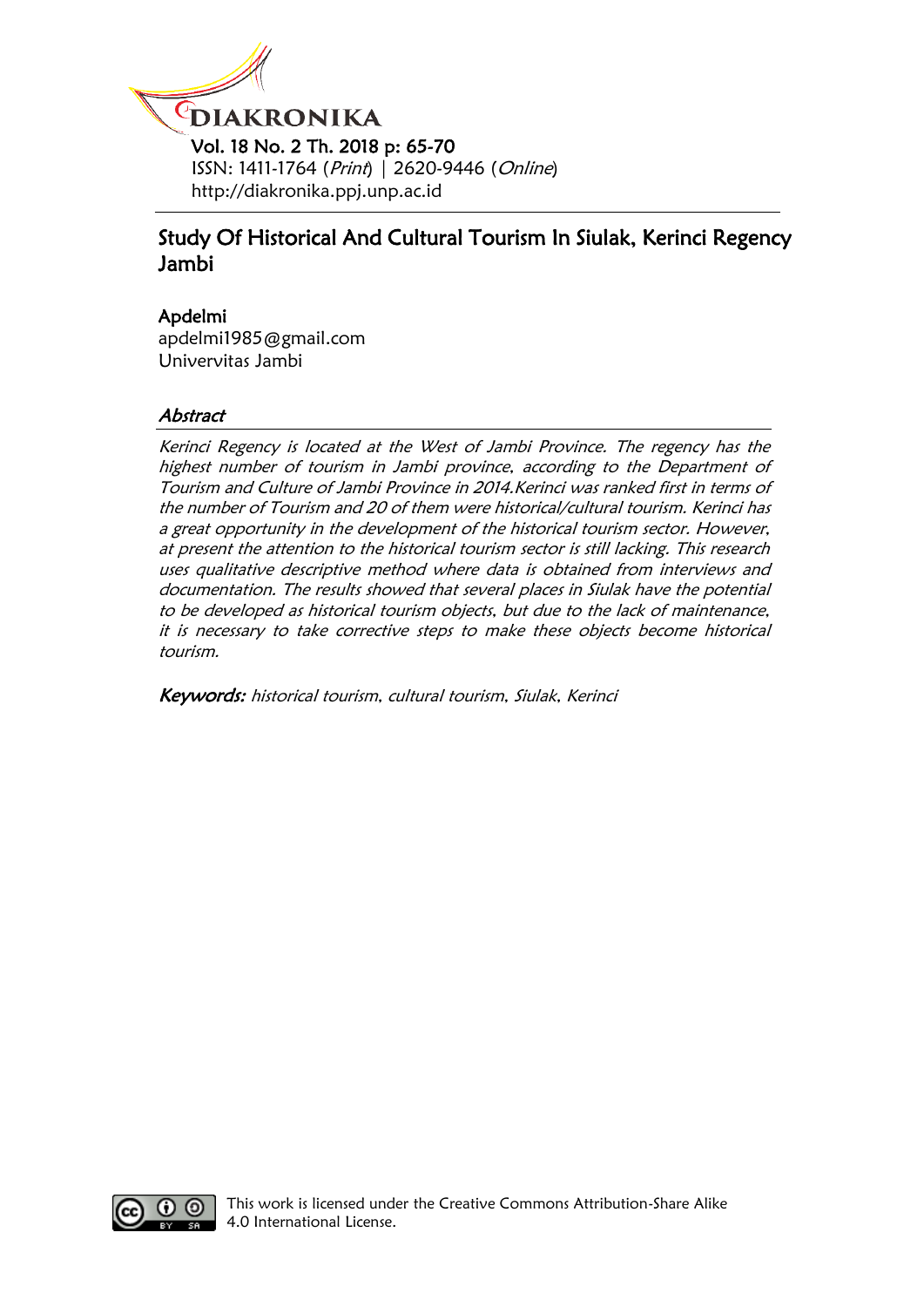### Introduction

The regency, nicknamed Bumi Sakti Alam Kerinci is located in the west of Jambi Province. This area is in the form of a plateau between 500 and 1.500 meters above sea level. Kerinci Regency is a fertile region, has an interesting and unique natural and regional history potential.Kerinci has the highest number of tours in Jambi, according to the Department of Tourism and Culture of Jambi Province in 2016, Kerinci Regency was ranked the first in terms of number of tours, 20 of them were historical/cultural tourism (Jambi., 2016).

In the era of regional autonomy, the diversity of the tourism sector has become one of the important sectors and supports the government's program in developing creative economy businesses that are being explored lately. Relevant to this, it is reasonable if this fact is one of the important factors to make historical tourism as one of the competitive advantages, especially from the tourism sector. Therefore, spurring tourist attraction in the era of regional autonomy becomes very important (Adi & Hakim, 2010; Adi, Nasir, & Saputro, 2014). The development of the historical tourism sector will support increased community income and economic growth in the local area.

Siulak is one of the sub-districts that has historical tourism potential, old barn buildings, big historical era and some ancient manuscripts found in this area. But unfortunately its existence is only known by the elders and the customary stakeholders (pemangku adat). Through its potential to be developed into historical tourism is quite promising. Therefore, it is necessary to study the historical potentials that can be developed into historical tourism in Siulak.

### **Methods**

This research is a historical research that uses qualitative descriptive method. The data is obtained through interviews and documentation. The location of this study is in the District of Siulak, Kerinci Regency, Jambi Province (Jambi., 2016).

Siulak Subdistrict is one of the districts in Kerinci Regency.There are 26 Villages in this Subdistrict. Siulak is the center of Kerinci district government. Siulak borders with Air Hangat sub-district and Gunung Kerinci subdistrict. There are several historical relics that can be developed into historical (Rahariyoso Dwi, 2017)

This Tomb (Figure 1) is located in Siulak Panjang Village, Siulak District. Depati is a term used for the highest position in the Kerinci. Depati heads the country or hamlet from the same hamlet. Depati Mangkubumi is one of the descendants of Gento Suri, a child from Imam Bajeli and Puri Sedayu. Depati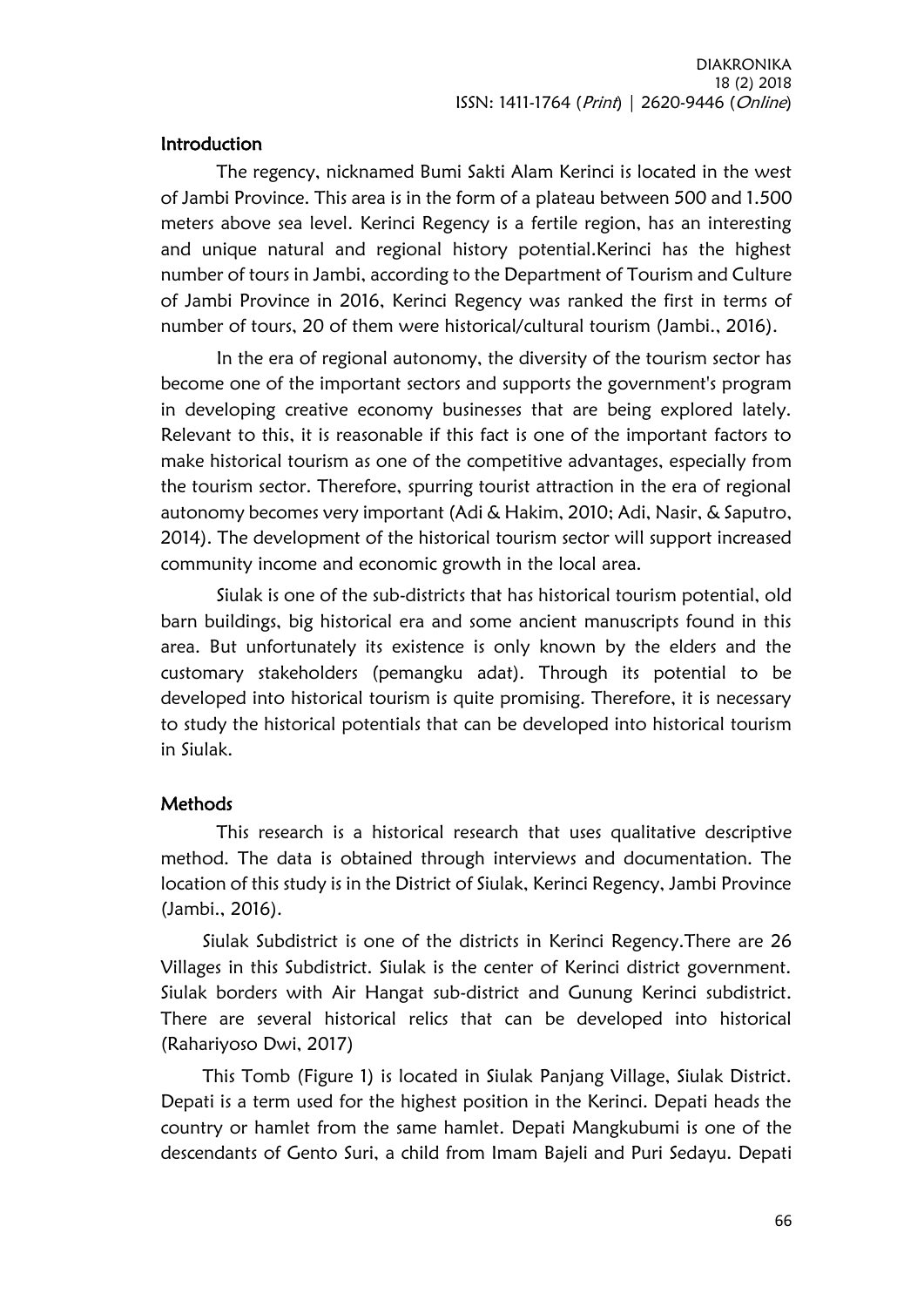Mangkubumi came to power in the 17<sup>th</sup> century at Depati was based in SiulakPanjang. Depati Mangkubumi Putih White TheBarajo Tribe is a Warrior who also has the title Ayam Biring Bersisik 21.



Figure 1. Tomb of Depati Mangkubumi Source : internet 2018

This Tomb (Fig. 1) is located in Siulak Panjang Village, Siulak District. Depati is a term used for the highest position in the Kerinci. Depati heads the country or hamlet from the same hamlet. Depati Mangkubumi is one of the descendants of Gento Suri, a child from Imam Bajeli and Puri Sedayu. Depati Mangkubumi came to power in the 17<sup>th</sup> century AD Depati was based in SiulakPanjang. Depati MangkuBumi Putih White The Barajo Tribe is a Warrior who also has the title Ayam Biring Bersisik 21 (Rahariyoso Dwi, 2017).



Figure 2. Umah Lahik Panjang Source : internet 2018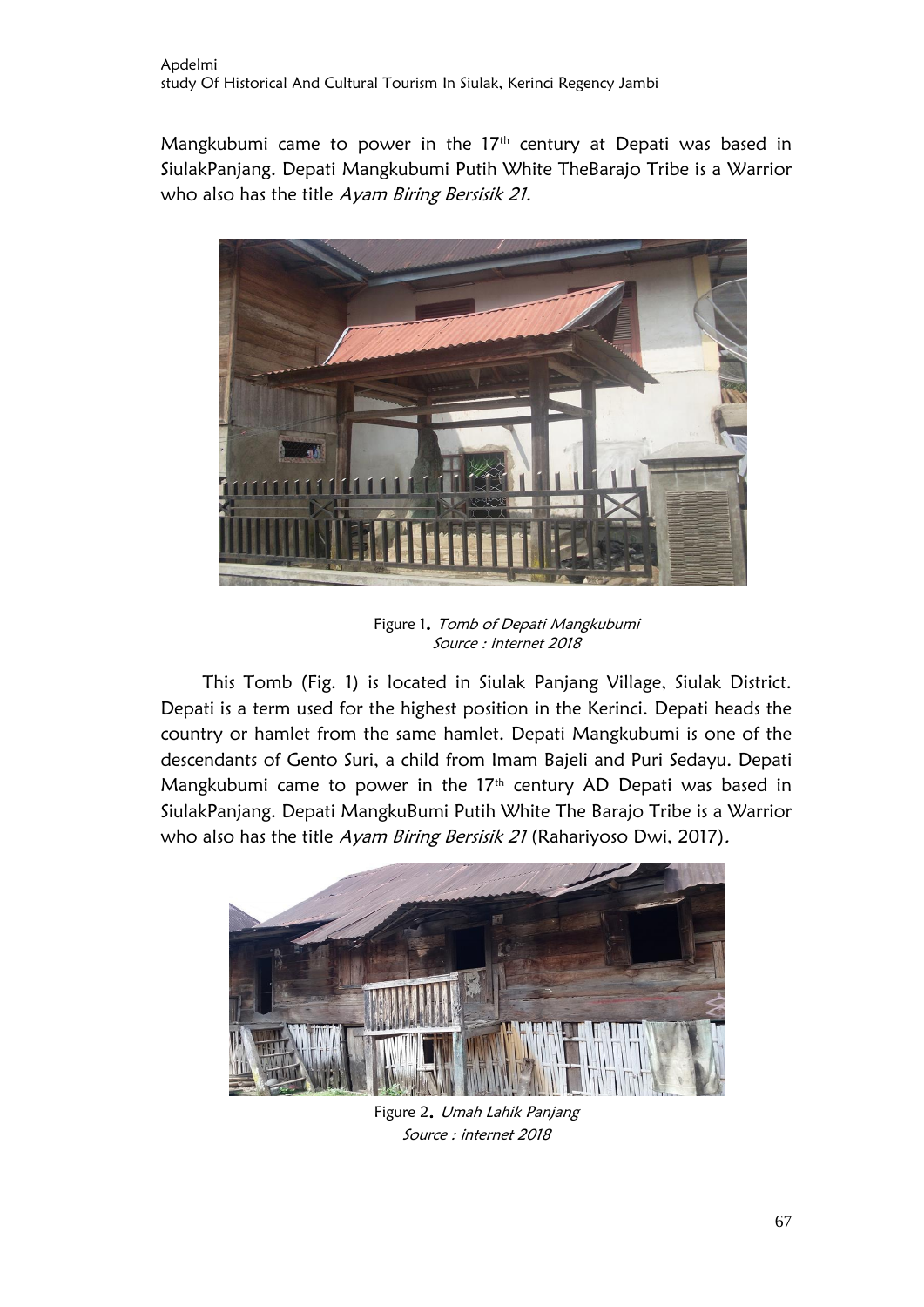Umah Lahik Panjang (Fig. 2) is one of the traditional Kerinci buildings. This house is a building in the form of a stage that consists of several rows of tenements that are connected to each other. Serves as a residence, usually from one off spring. Or in the Kerinci community called kalbu or one ninik mamak.

Larik means rattling. This house consists of several plots which are connected to each other. One plot consists of one family usually consisting of unmarried fathers, mothers and children. If you are married, the new family will inhabit the new line (Departemen Kebudayaan dan Pariwisata Republik Indonesia, 2009). This long litter consists of three parts, the lower part is intended for livestock, or a place to store the results of rice fields and where to store firewood. The middle part is the main part, is a place to live. While the upper part is usually used to illuminate valuables, such as heirlooms or derivative objects from ancestors.



Figure 3. Pusako Rajo Simpan Bumi (part of a long barrel weapon)

#### Source : internet 2018

Rajo Simpan Bumi is a part of Depatitigo based in Siulak Gedang. Rajo Simpan Bumi according to history the real name of Sultan Gegar Bumi Muhammad Alamsyah. Descendants of the Indrapura kingdom. Rajo Simpan Bumi is in charge of storing taxes and all income in the land of a hood. This long-barreled weapon is said to have been used when there was a conflict between Semurup and Siulak around the  $16<sup>th</sup>$  century AD (Miandy & Arifin, 2010).

The Tabuh Sigegar Bumi (Fig. 4) is one of the historical relics made in 1901. The drum is in the middle of Siulak Panjang Village. There fore, it is suspected that the designation of the percussion was used as a notice to the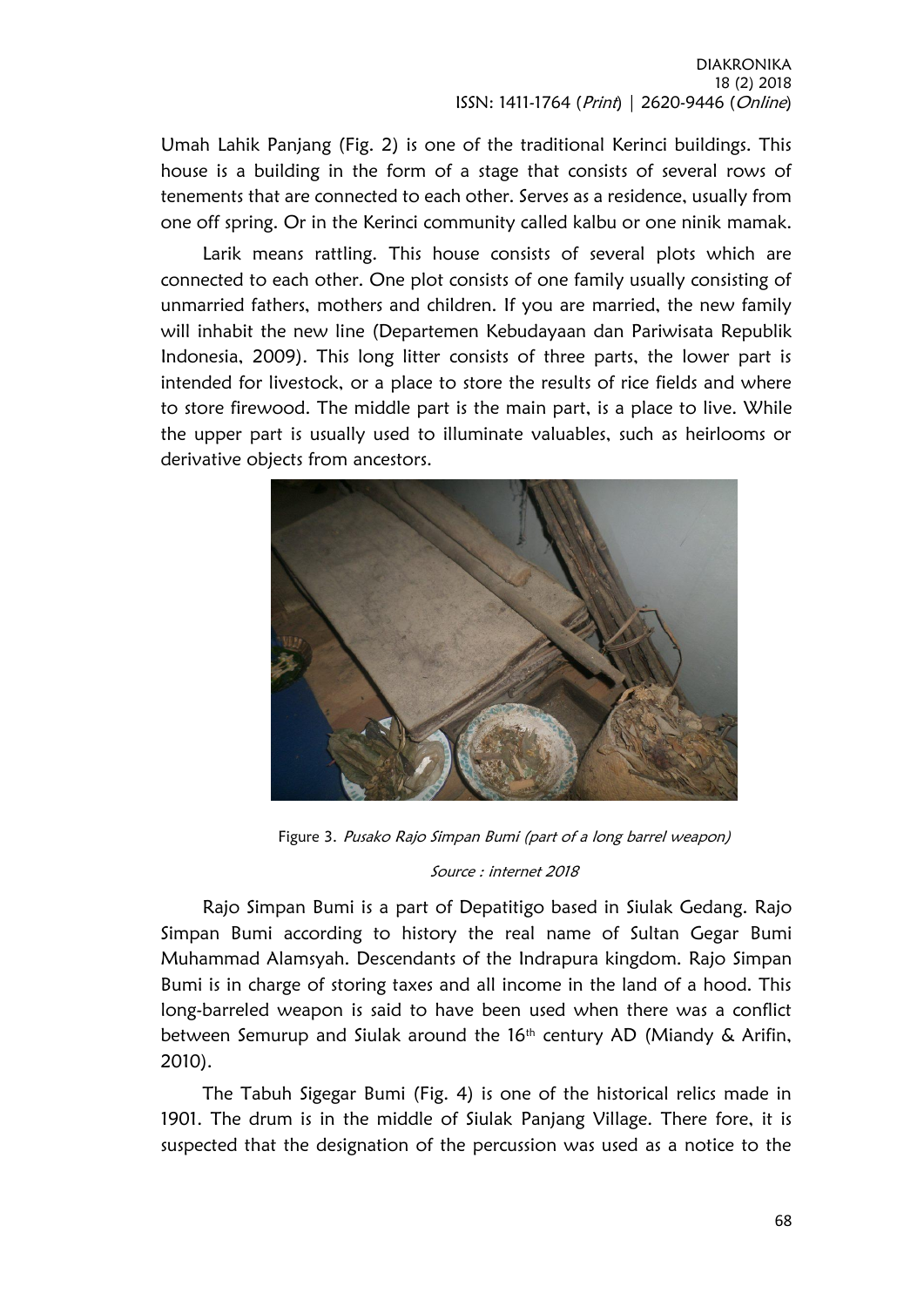community, whether for traditional ceremonies, calamities or disasters and so on.



Figure 4. Tabuh Sigegar Bumi Source : internet 2018

It is a tradition of being grateful for the birth of a child. This tradition is usually do when the child is approximately one month old. Newborn children are taken to the river to bathe. The baby child who will be taken down the bath is usually carried by datung (the sister of the father of the child) who is accompanied by a mother and Bilian or a traditional birth attendant who brings the ingredients of white terasi leaves, cold as setawa, seven kinds of lime water, and three black woven fabrics along 15 cm, one end of this cloth is burned which causes fire and smoke as a torch for the child. Usually maokayie (taking a bath) is paraded to the edge of a river accompanied by a recitation group that chants the barsanji, marhaban and sholawat of the prophet Muhammad SAW.

Saka in Sanskrit means mother or ancestor. The meaning of using saka here is the holder of responsibility. This tradition is in the form of choosing the responsible person in a large family (Firza, 2018). NgenakSko events are usually attended by ninikmamak and previous users of saka. Saka users in a large family are carried out for generations. Sko users have a large responsibility for the whole family of one lineage. He is the one who will take full responsibility for all problems and disputes concerning the family.In this tradition, cutting of male roosters will be cooked and eaten by sko holders. By eating chicken meat, it is expected that the sko holder can be strong and that Tangguh will be able to keep the family intact, and be able to solve all the problems (Ardika, 2004).